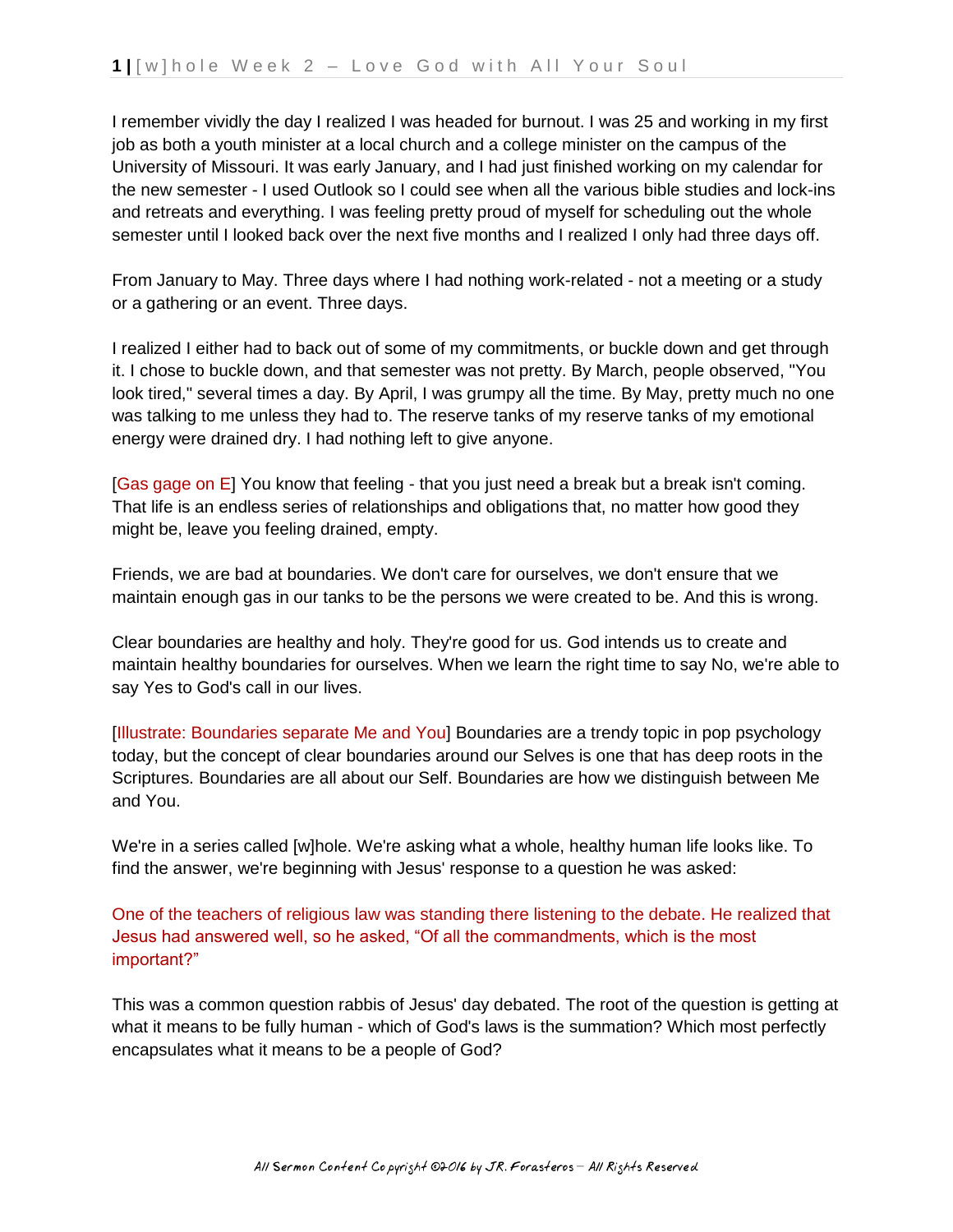Jesus replied, "The most important commandment is this: 'Listen, O Israel! The Lord our God is the one and only Lord. And you must love the Lord your God with all your heart, all your soul, all your mind, and all your strength.' The second is equally important: 'Love your neighbor as yourself.' No other commandment is greater than these." -- Mark 12:28-31

Jesus' answer frames our series: in one sense, it's a twin command - Love God and love others. But Jesus' command is also four-fold. We are to love God with all our hearts, souls, minds and strength. During this series, we're using these four aspects of our humanity as a lens to examine our own lives.

Sin doesn't emerge fully grown. You don't burnout in one day. You don't show up at work and need to embezzle money. You don't decide to cheat out of nowhere, or become a chronic liar or a road rager in an instant.

Sin begins as small seeds within us. And God offers us these lenses - heart, soul, mind and strength - as opportunities to examine ourselves carefully, to seek out the seeds of sin and pluck them out of our lives before they can take root and grow into something ugly and painful.

Last week, we learned that loving God with all our hearts means with every desire we have both the spiritual and the fleshy. This week, we'll ask how we can love God with all of our souls. We'll learn how to discern the seeds of Sin hiding in our souls so we can pluck them out so we can be whole and holy.

So let's talk about our souls.

We think of our souls as the spiritual aspect of ourselves. We can't point to our souls, but they're inside us somewhere. Many of us even think the "soul" is that aspect of ourselves that goes to Heaven when we die. It's eternal, while our flesh is temporary. So we think "love God with all your soul," and hear "read your Bible and go to Church." Do "spiritual" things.

But that's not what Jesus meant - Jewish people don't have the same concept of "soul" we do (and we got our idea of the "soul" from the Greeks - especially Plato). When Jesus said, "Love the Lord your God with all your soul," he was quoting the Shema from Deuteronomy 6. It's a prayer Jewish people offer every day. The Hebrew word Deuteronomy uses for soul is better translated Self or Person. The same is true of the Greek word Mark uses for soul.

[Gas gauge again] The soul, or "self," is everything that makes you You and not someone else. I don't want us to get hung up on the soul/self langauge so we're going to talk about Self today in terms of energy. Our Self is limited. We all only have so much "in the tank" so to speak. We can't give all of our selves to everything. So we have to pick and choose. This is a boundaries issue.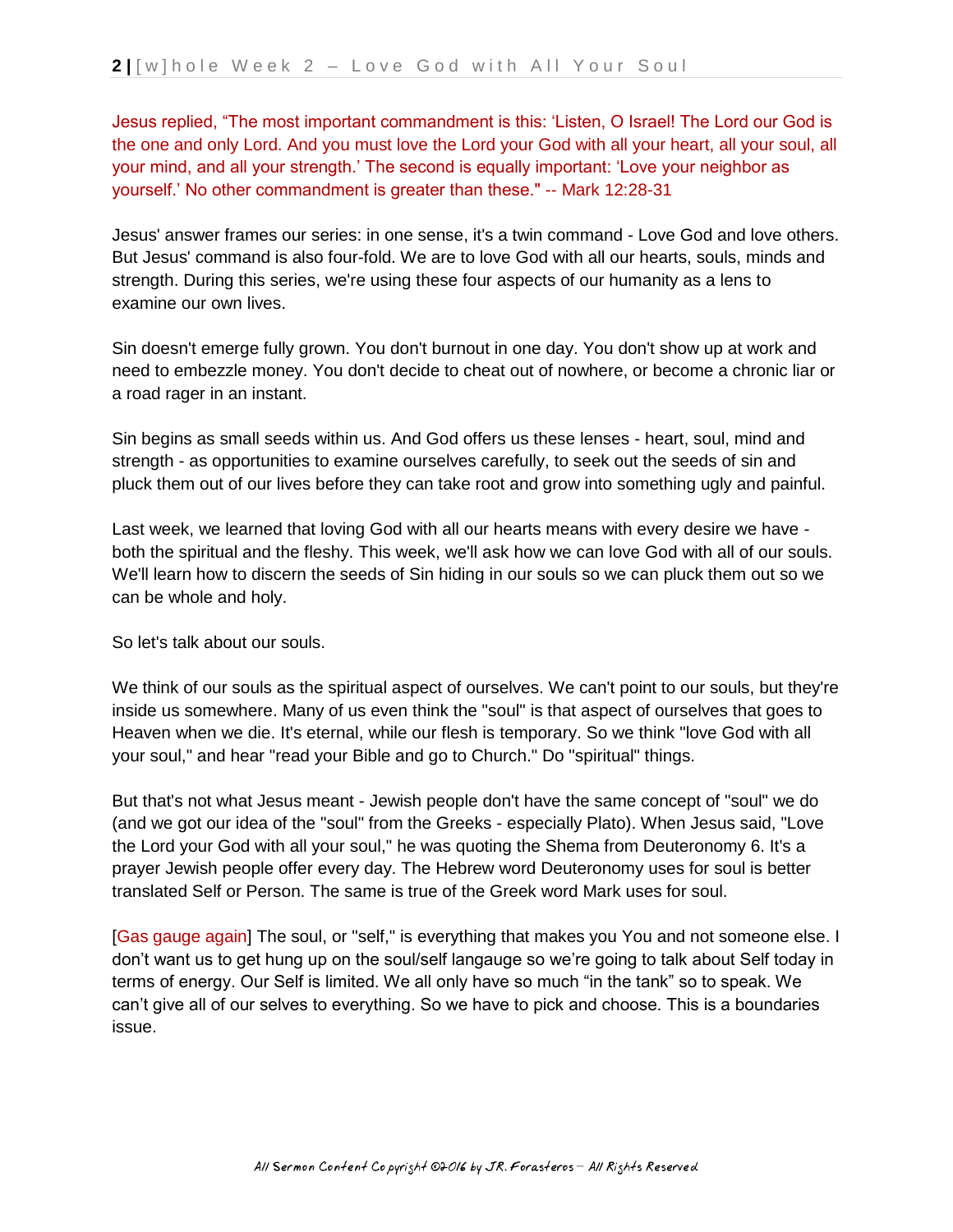When we don't have healthy boundaries, we give ourselves to everything. We give so much of our energy away that we end up drained, and we aren't ourselves. You know that feeling - we all experience it too often.

Of course we'll have *seasons* of this sort of exhaustion. We take a new job, or enter a new relationship (or end a painful one). Maybe we have a new baby or move. Seasons that drain us are inevitable. But as a culture, we've made this drained exhaustion the norm. We do more and more and more, give more and more of our energy away until we have nothing left to give.

Bad boundaries leave us gutted and hollow, unable to be who we were created to be. No one gets our best because we don't even *have* a best anymore. Our Self is muddied. It goes without saying that if our Self is muddied, we can't love God with our whole Selves, let alone our neighbors as well.

From the very first chapter of the Bible, we see that boundaries are God's idea. The whole first creation story in Genesis 1 is God making boundaries. God hovers over the chaotic mess of creation and separates dark from light. Sea from air. Land from sea. As we move through the days, we see God turn a shapeless mass of chaos into a beautiful world fit for habitation. Boundaries instill order, and we need order to thrive. Boundaries aren't for God - God is infinite. Boundaries are for us.

[Scripture Slide] Let's look at a more human example of boundaries. If you have a Bible, turn with me to Exodus 18. This is after God sent Moses to Egypt to rescue Israel from slavery. God has led the people to Mt. Sinai and they are preparing to receive the Torah, God's way for them. In the meantime, thousands of people are camped in the desert, and they run into problems. Of course, all those problems end up at Moses' feet. Fortunately, his father-in-law Jethro is there to advise him. Let's read what happens:

Moses took his seat to hear the people's disputes against each other. They waited before him from morning till evening. When Moses' father-in-law saw all that Moses was doing for the people, he asked, "What are you really accomplishing here? Why are you trying to do all this alone while everyone stands around you from morning till evening?"

Moses replied, "Because the people come to me to get a ruling from God. When a dispute arises, they come to me, and I am the one who settles the case between the quarreling parties. I inform the people of God's decrees and give them his instructions."

"This is not good!" Moses' father-in-law exclaimed. "You're going to wear yourself out—and the people, too. This job is too heavy a burden for you to handle all by yourself. -- Exodus 18:13-18

Moses spends all day, every day listening to the people, helping them settle problems, giving them God's wisdom. Thankfully for him, his father-in-law is there to talk some sense into him. His father-in-law takes one look at what Moses is doing, sees his gas tank is on empty and says, "What are you really accomplishing here?"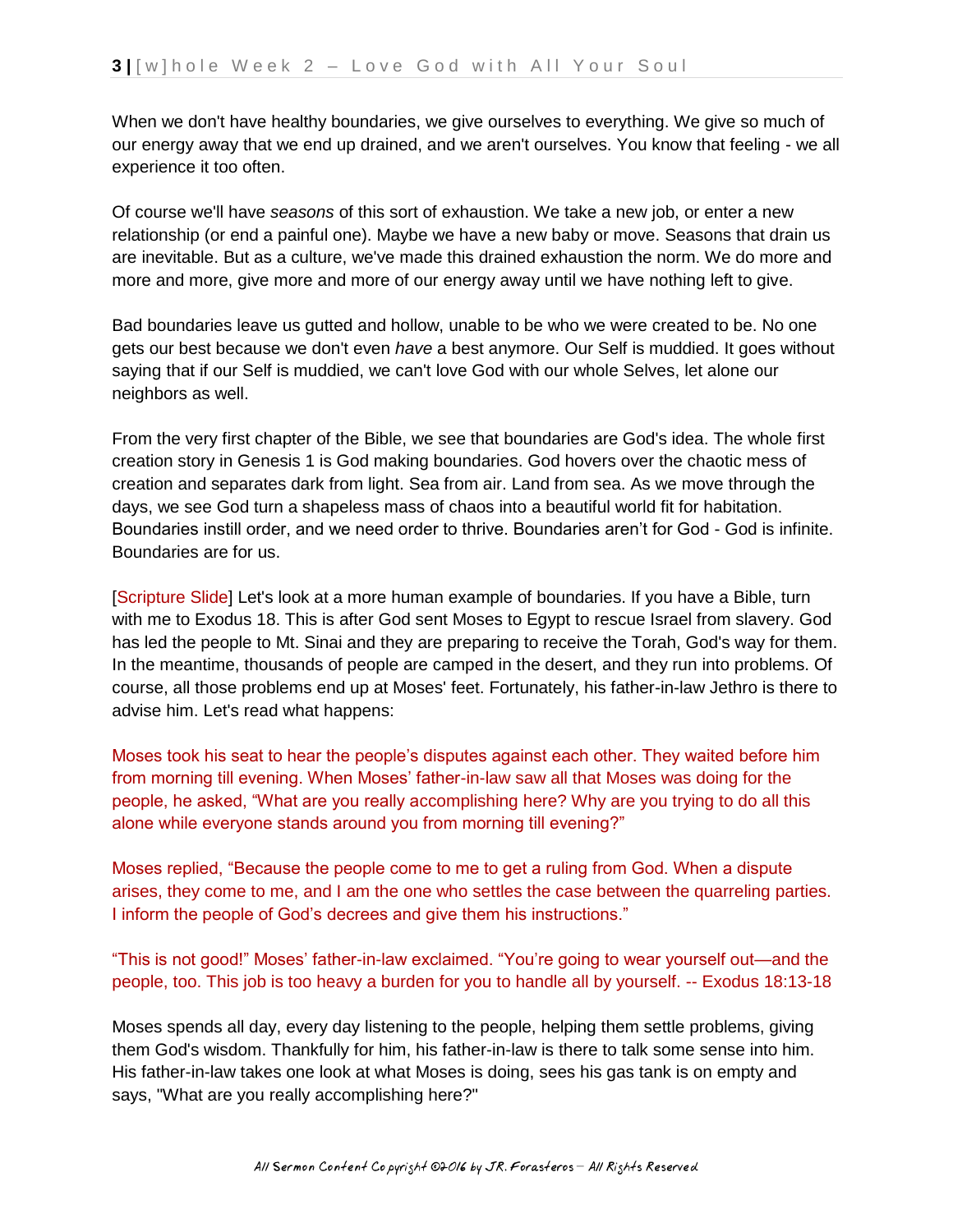Moses answers like we all do in these gut-check moments: I'm doing *super* important work. Moses was working for God. Or we're raising the next generation. Or the company or the relationship depends on me. Or... fill in the blank. We convince ourselves that the only reason the world keeps spinning is because we're killing ourselves.

But Moses' father-in-law exclaims, "This is not good." In the Old Testament, "Not Good" is very bad. Creation is "Good", even "very good." To declare something is "not good" is more than just observing it's maybe not the best idea. Moses' father-in-law looks at how Moses is working and declares, "What you are doing puts you at odds with the very creative logic of the universe."

Boundaries are Good. Not having boundaries is Not Good. Look at what Jethro advises:

"Now listen to me, and let me give you a word of advice, and may God be with you. You should continue to be the people's representative before God, bringing their disputes to him. Teach them God's decrees, and give them his instructions. Show them how to conduct their lives. But select from all the people some capable, honest men who fear God and hate bribes. Appoint them as leaders over groups of one thousand, one hundred, fifty, and ten. They should always be available to solve the people's common disputes, but have them bring the major cases to you. Let the leaders decide the smaller matters themselves. They will help you carry the load, making the task easier for you. If you follow this advice, and if God commands you to do so, then you will be able to endure the pressures, and all these people will go home in peace." -- Exodus 18:19-23

Do what only you can do, Moses. You keep teaching. Keep being the go-between for the people and GOd. But Choose some good, honest people to help you out. Let *them* handle most of the problems, and only get involved with the really big stuff.

Then *you* can endure the pressure and everyone else will live in peace. What wisdom! Do what only you can do, let someone else worry about the rest. And then you can endure the pressure and everyone else gets to live in peace.

This sounds promising for those of us who feel stretched too thin, who feel as though we're losing our identity in the muddy waters of our life.

Here's the secret Moses' father-in-law knew that we forget: God created the world, not us. And boundaries are how God created the world to work. God sustains the world, not us. The world will not fall apart if we say No.

When Moses drew some boundaries, he was able to endure in the role God called him to. Moses had to take care of Moses so he could lead Israel.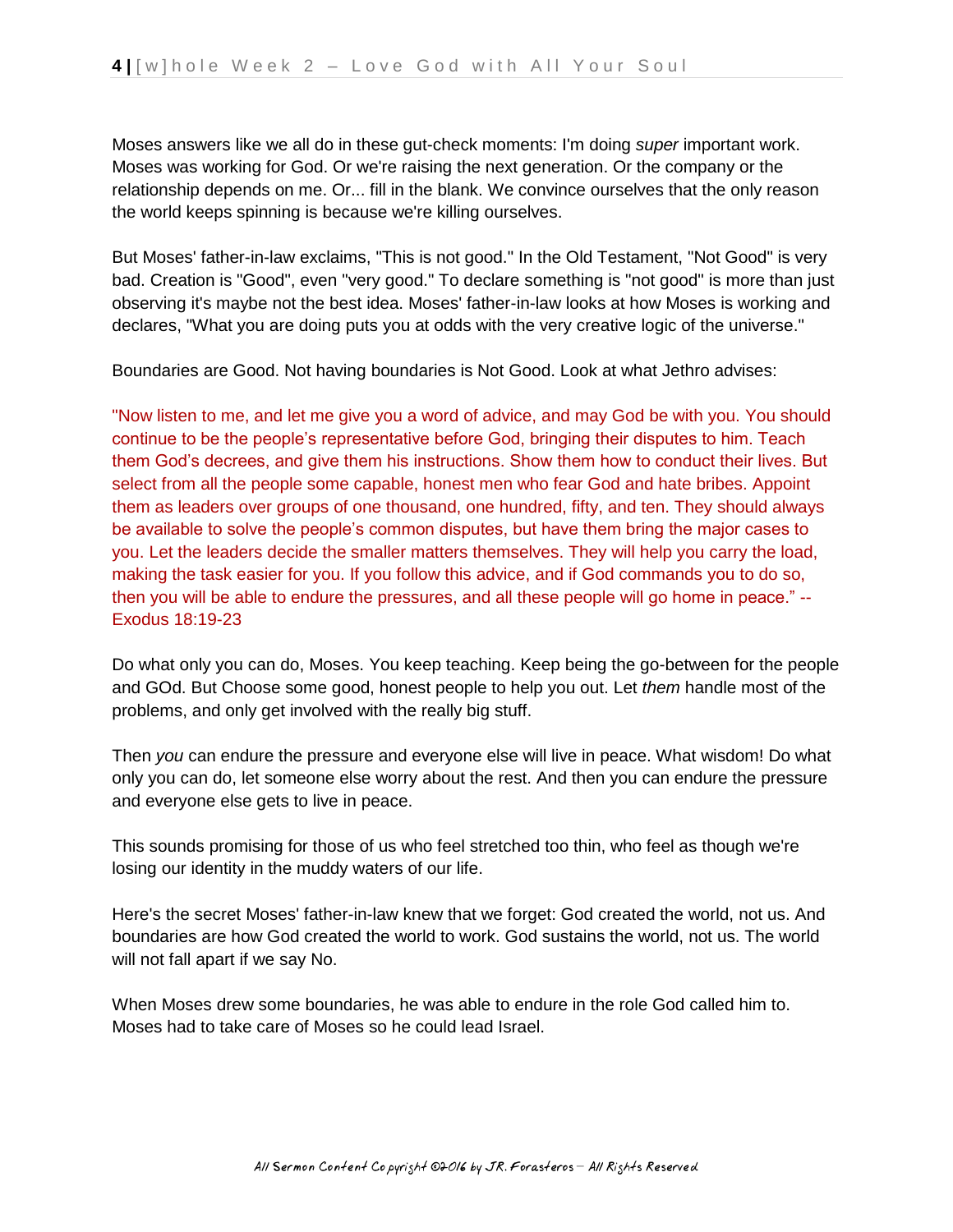So he said no to a whole bunch of people. A seemingly endless series of tasks. He drew boundaries. And Israel didn't fall apart. Everything was fine. Because Israel is God's people, not Moses'.

[Illustrate the gages] What does it look like to draw good, healthy, life-giving boundaries? If you've never done this, it's going to take some serious self-examination. Spend a week (or two!) observing yourself. When do you feel energized? Why? What are you doing? Or who are you with? When do you feel drained? What are you doing? Who are you with?

Are you an introvert who doesn't get enough time alone? An extrovert who's trapped in a cubicle? Or maybe there's a particular relationship that constantly drains you. Maybe you don't have any margin - you're going 150 mph from the time you wake up to the time your head hits the pillow.

You need to get to know yourself (a professional counselor can be a tremendous help here mine recently reminded me that I don't do enough to recharge myself, and that's to my detriment!).

Once you discern these patterns in your life, you need to take control of your life. The Spiritual Practice of Sabbath is God's original boundary for us. In the creation story, God works for six days and rests on the seventh. "Rest" in the Bible isn't naptime. It's enjoying life, doing that which energizes us. It's living the way we were created to live. Sabbath is the space our boundaries create, the space where God's abundant life flourishes in us.

Maybe you love to cook. Or go for walks. Maybe it's spending time with friends or taking your kids to the park. The practice of Sabbath isn't optional for us. Sabbath is woven into the fabric of creation - a pattern of Sabbath-taking is how we live well in God's "very good" world.

Sabbath can't happen without boundaries. There's *always* more work to do. But God says, No. You work six days. The seventh is mine - and yours! Jesus reminds us God made the Sabbath as a gift for us, not a chore. God instructs us to put down all we do to please others in our lives, to work, earn, do, produce, and just live together. If you have never made Sabbath a habit, our Spiritual Practices Guide has some great tips on how to start.

Once you have identified how you are drained, and once you've figured out the Sabbath practices that refuel you, you have to draw boundaries. This means saying NO. It means letting people down. It means letting some stuff not get done.

After that semester where I burned out, I sat down with my lead pastor (who was really good at drawing boundaries). He gave me some tips and helped me think through my schedule. We decided I would take Mondays off. Hard and fast, no negotiation. He helped me draw that boundary. The next semester, at the college ministry where I worked, we were trying to schedule our staff meeting. Since we worked with college students, the meeting day and time changed every semester depending on the class schedules of our student leaders.